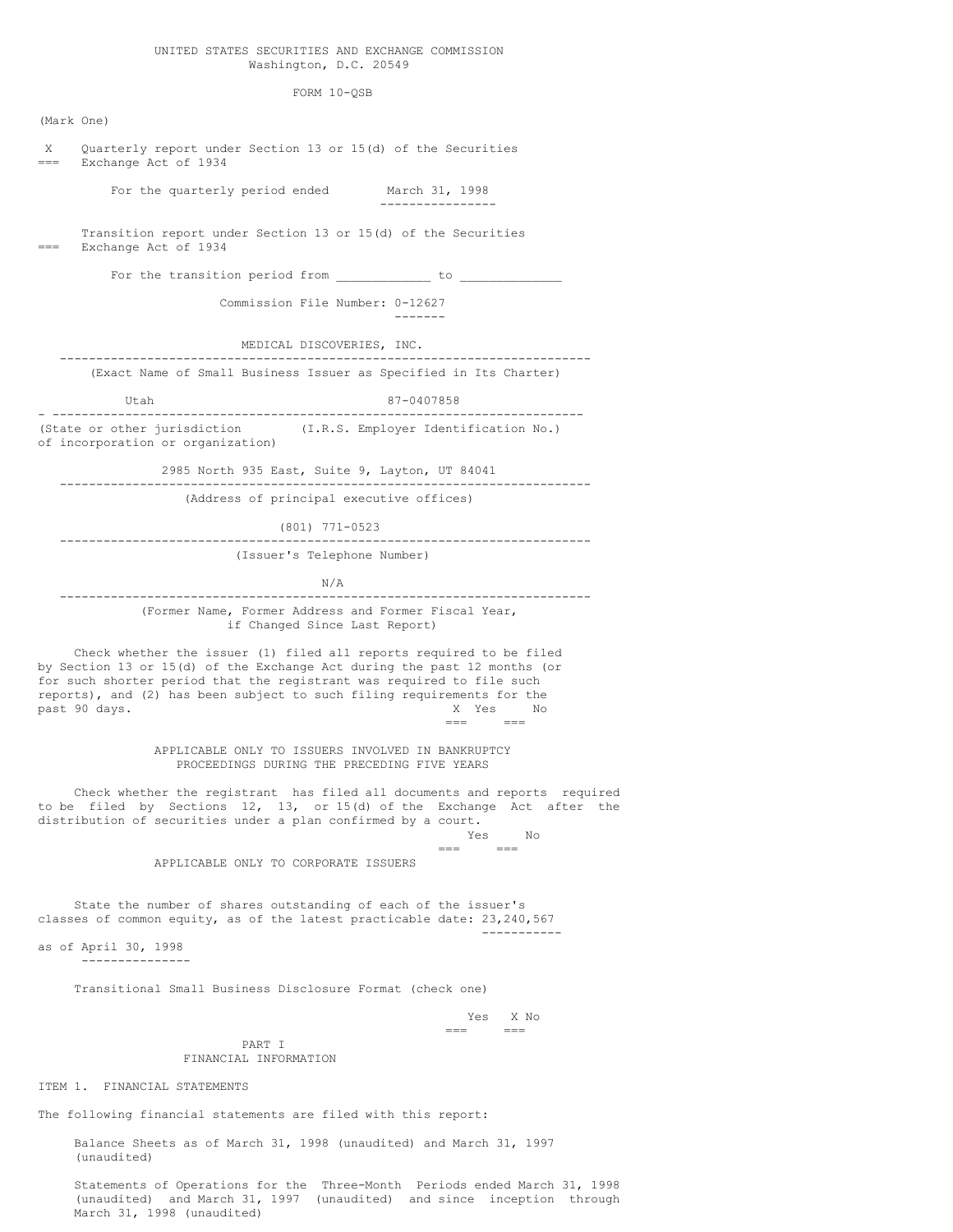Statements of Cash Flows for the Three-Month Periods ended March 31, 1998 (unaudited) and March 31, 1997 (unaudited)

## Notes to Unaudited Financial Statements MEDICAL DISCOVERIES, INC. (A DEVELOPMENT STAGE COMPANY) BALANCE SHEET AS OF MARCH 31, 1998 AND DECEMBER 31, 1997 (UNAUDITED)

|                |                                                                                                      | March 31, 1998                                                                                       | December 31, 1997            |
|----------------|------------------------------------------------------------------------------------------------------|------------------------------------------------------------------------------------------------------|------------------------------|
| CURRENT ASSETS |                                                                                                      |                                                                                                      |                              |
|                | Cash                                                                                                 | \$3,033                                                                                              | \$<br>764                    |
|                | Accounts receivable                                                                                  | 19,187                                                                                               | 30,585                       |
|                | Inventory                                                                                            | 10,500                                                                                               | $\Omega$                     |
|                | Prepaid expenses                                                                                     | 6,792                                                                                                | 10,869                       |
|                | Total Current Assets                                                                                 | ----------<br>39,511                                                                                 | 42,219                       |
|                | PROPERTY AND EQUIPMENT                                                                               |                                                                                                      |                              |
|                | Equipment                                                                                            | 72,304                                                                                               | 72,304                       |
|                | Less: Accumulated depreciation                                                                       | (27, 233)<br>----------                                                                              | (23, 507)<br>.               |
|                | Net Property and Equipment                                                                           | 45,071                                                                                               | 48,797                       |
| OTHER ASSETS   |                                                                                                      | 2,220                                                                                                | 3,160                        |
| Total Assets   |                                                                                                      | \$86,803                                                                                             | \$94,176<br>==========       |
|                | CURRENT LIABILITIES                                                                                  |                                                                                                      |                              |
|                | Accounts payable                                                                                     | \$1,047,764                                                                                          | \$916,734                    |
|                | Accrued interest                                                                                     | 25,906                                                                                               | 14,360                       |
|                | Current maturities of:                                                                               |                                                                                                      |                              |
|                | Notes payable                                                                                        | 101,809                                                                                              | 102,591                      |
|                | Convertible notes payable                                                                            | 291,700<br>. _ _ _ _ _ _ _ _ _                                                                       | 291,700<br>----------        |
|                | Total Current Liabilities                                                                            | 1,467,179                                                                                            | 1,325,385                    |
|                | STOCKHOLDERS' EQUITY                                                                                 |                                                                                                      |                              |
|                | Common Stock, no par value,                                                                          |                                                                                                      |                              |
|                | authorized 100,000,000<br>shares; 23, 240, 567 shares<br>issued and outstanding at<br>March 31, 1998 | 6,557,317                                                                                            | 6,507,317                    |
|                | Retained deficit                                                                                     | (7, 825, 193)                                                                                        | (7, 626, 026)                |
|                | Subscription receivables                                                                             | (112, 500)<br>-----------                                                                            | 112,500<br>-----------       |
|                | Total Stockholders' Equity                                                                           | (1, 380, 376)                                                                                        | (1, 231, 209)<br>----------- |
|                | TOTAL LIABILITIES AND<br>STOCKHOLDERS' EQUITY                                                        | \$86,803                                                                                             | \$94,176                     |
|                | FOR THE PERIODS ENDED MARCH 31, 1998 AND MARCH 31, 1997                                              | ===========<br>MEDICAL DISCOVERIES, INC.<br>(A DEVELOPMENT STAGE COMPANY)<br>STATEMENT OF OPERATIONS | ------------                 |

|                                 | For the three months<br>ended March 31, | Cumulative<br>Amounts since<br>November 20,<br>$1991$ (date of<br>inception) |                     |
|---------------------------------|-----------------------------------------|------------------------------------------------------------------------------|---------------------|
|                                 | 1997<br>1998                            |                                                                              |                     |
| <b>REVENUE</b>                  |                                         |                                                                              |                     |
| Revenue and fees<br>Interest    | $\frac{1}{2}$ , 273<br>726              | \$<br>$\Omega$<br>$\Omega$                                                   | \$110,473<br>21,617 |
| Total Revenue                   | 2,999                                   | $\circ$                                                                      | 132,090             |
| COST OF GOODS SOLD              | 1,250                                   | $\Omega$                                                                     | 1,250               |
| MARGIN                          | 1,749                                   | $\Omega$                                                                     | 130,840             |
| <b>EXPENSES</b>                 |                                         |                                                                              |                     |
| License                         | $\Omega$                                | $\mathbf{0}$                                                                 | 1,001,500           |
| Research and development 73,825 |                                         | 301                                                                          | 1,930,701           |
| General and administrative      | 112,923                                 |                                                                              | 161,684 4,702,380   |
| Interest                        | 14,168                                  |                                                                              | $0(1)$ 157,411      |
| Total Expenses                  | 200,916                                 | 161,985                                                                      | 7,791,992           |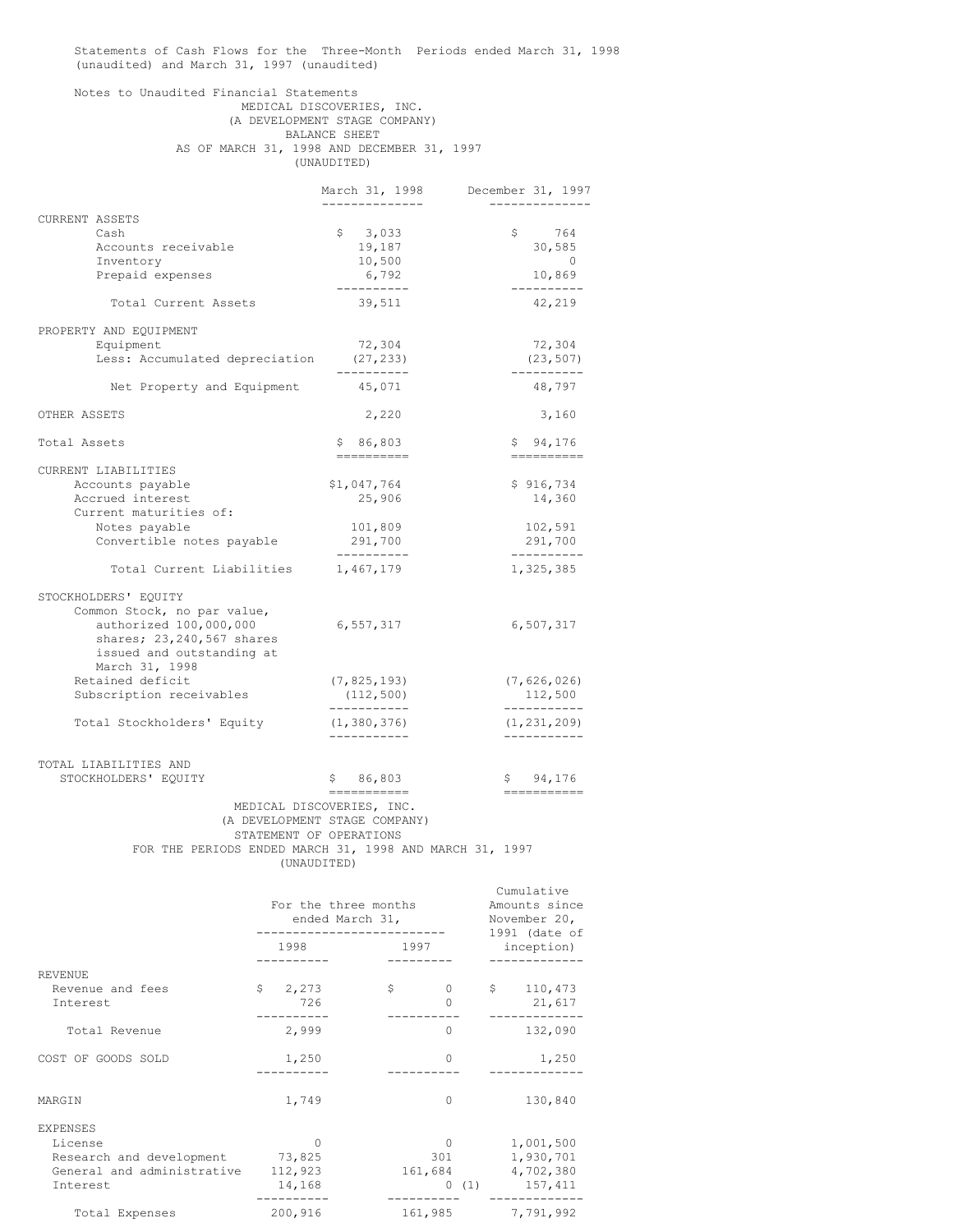| NET LOSS FROM OPERATIONS (199,167)                                                               |                             | $(161, 985)$ $(7, 661, 152)$                              |                                            |  |
|--------------------------------------------------------------------------------------------------|-----------------------------|-----------------------------------------------------------|--------------------------------------------|--|
| OTHER INCOME / (EXPENSE)                                                                         | 0                           | (11, 527)                                                 | $\left( \right)$                           |  |
| LOSS BEFORE INCOME TAXES (199,167) (173,512) (7,661,152)<br>AND EXTRAORDINARY ITEM               |                             |                                                           |                                            |  |
| INCOME TAXES                                                                                     | $\Omega$                    | $\bigcap$                                                 | 0                                          |  |
| LOSS BEFORE EXTRAORDINARY (199,167)<br><b>ITEM</b>                                               |                             |                                                           | $(175, 512)$ $(7, 661, 152)$               |  |
| FORGIVENESS OF DEBT                                                                              | $\circ$                     | $\circ$                                                   | 1,235,536<br>. _ _ _ _ _ _ _ _ _ _ _ _     |  |
| NET INCOME                                                                                       | \$(199, 167)<br>----------- | $$(173, 512)$ $$(6, 425, 616)$<br>-----------             | =============                              |  |
| INCOME / (LOSS) PER SHARE<br>Loss from continuing<br>operations<br>Gain from debt<br>forgiveness | Ŝ.<br>(0.01)<br>0.00        | $\begin{matrix} 5 & (0.01) & 5 \end{matrix}$<br>0.00      | (0.43)<br>0.07                             |  |
| Income / (loss) per<br>share                                                                     | \$ (0.01)<br>===========    | ===========                                               | $\sin(0.01)$ $\sin(0.36)$<br>============= |  |
| WEIGHTED AVERAGE NUMBER<br>OF SHARES                                                             | ------------                | 23, 192, 519 21, 675, 645 17, 735, 587<br>=============== | =============                              |  |

(1) Interest expense is included as Other Income / (Expense) in 1Q97.

### MEDICAL DISCOVERIES, INC. (A DEVELOPMENT STAGE COMPANY) STATEMENT OF CASH FLOWS FOR THE PERIODS ENDED MARCH 31, 1998 AND MARCH 31, 1997 (UNAUDITED)

|                                                             | For the three months<br>ended March 31, | Cumulative<br>Amounts since<br>November 20,<br>1991 (date of |                                          |  |
|-------------------------------------------------------------|-----------------------------------------|--------------------------------------------------------------|------------------------------------------|--|
|                                                             | 1998                                    | 1997                                                         | inception)                               |  |
| OPERATING ACTIVITIES<br>Net income (loss) for the<br>period |                                         | $$(199, 167) \qquad $(173, 512)$                             | \$ (6, 425, 616)                         |  |
| Add non-cash items<br>Common stock issued for               |                                         |                                                              |                                          |  |
| services and license                                        | $\circ$                                 | $\mathbf{0}$                                                 | 3,419,236                                |  |
| Reduction of legal costs                                    | $\Omega$                                | $\Omega$                                                     | (130, 000)                               |  |
| Depreciation                                                | 3,726                                   | 3,372                                                        | 28,692                                   |  |
| Loss on disposal of equipment                               | 0                                       | 0                                                            | 30,364                                   |  |
| Gain on debt restructuring                                  | $\circ$                                 | 0                                                            | (1, 235, 536)                            |  |
| Write-off receivables<br>Decrease (increase) in:            | $\Omega$                                | $\Omega$                                                     | 193,965                                  |  |
| Receivables                                                 | 11,399                                  | 11,289                                                       | 3,870                                    |  |
| Inventory                                                   | (10, 500)                               | $\overline{0}$                                               | (10, 500)                                |  |
| Prepaid Expenses                                            | 4,077                                   | 4,044                                                        | (6, 792)                                 |  |
| Other assets                                                | 940                                     | $\Omega$                                                     | (2, 220)                                 |  |
| Increase (decrease) in:                                     |                                         |                                                              |                                          |  |
| Accounts payable                                            | 131,030                                 | (22, 329)                                                    | 891,855                                  |  |
| Accrued expenses                                            | 11,546<br>---------                     | (8, 751)<br>-----------                                      | 47,387                                   |  |
| Net Cash from Operations                                    |                                         |                                                              | $(46, 949)$ $(140, 869)$ $(3, 195, 295)$ |  |
| INVESTING ACTIVITIES                                        |                                         |                                                              |                                          |  |
| Purchases of equipment<br>Payments received on note         | 0                                       | (986)                                                        | (95, 967)                                |  |
| receivable                                                  | 0                                       | 0                                                            | 99,414                                   |  |
| Net Cash from Investing Activities                          | (986)                                   | (986)                                                        | 3,447                                    |  |
| FINANCING ACTIVITIES                                        |                                         |                                                              |                                          |  |
| Increase in notes payable                                   | $\mathbf{0}$                            | 61,000                                                       | 101,000                                  |  |
| Payment of notes payable                                    | (782)                                   | (675)                                                        | (6, 570)                                 |  |
| Increase in notes payable                                   | 0                                       | $\circ$                                                      | 316,700                                  |  |
| Equity contributed<br>Proceeds from issuance of             | $\circ$                                 | 0                                                            | 131,374                                  |  |
| common stock                                                | 50,000                                  | 80,134                                                       | 2,603,159                                |  |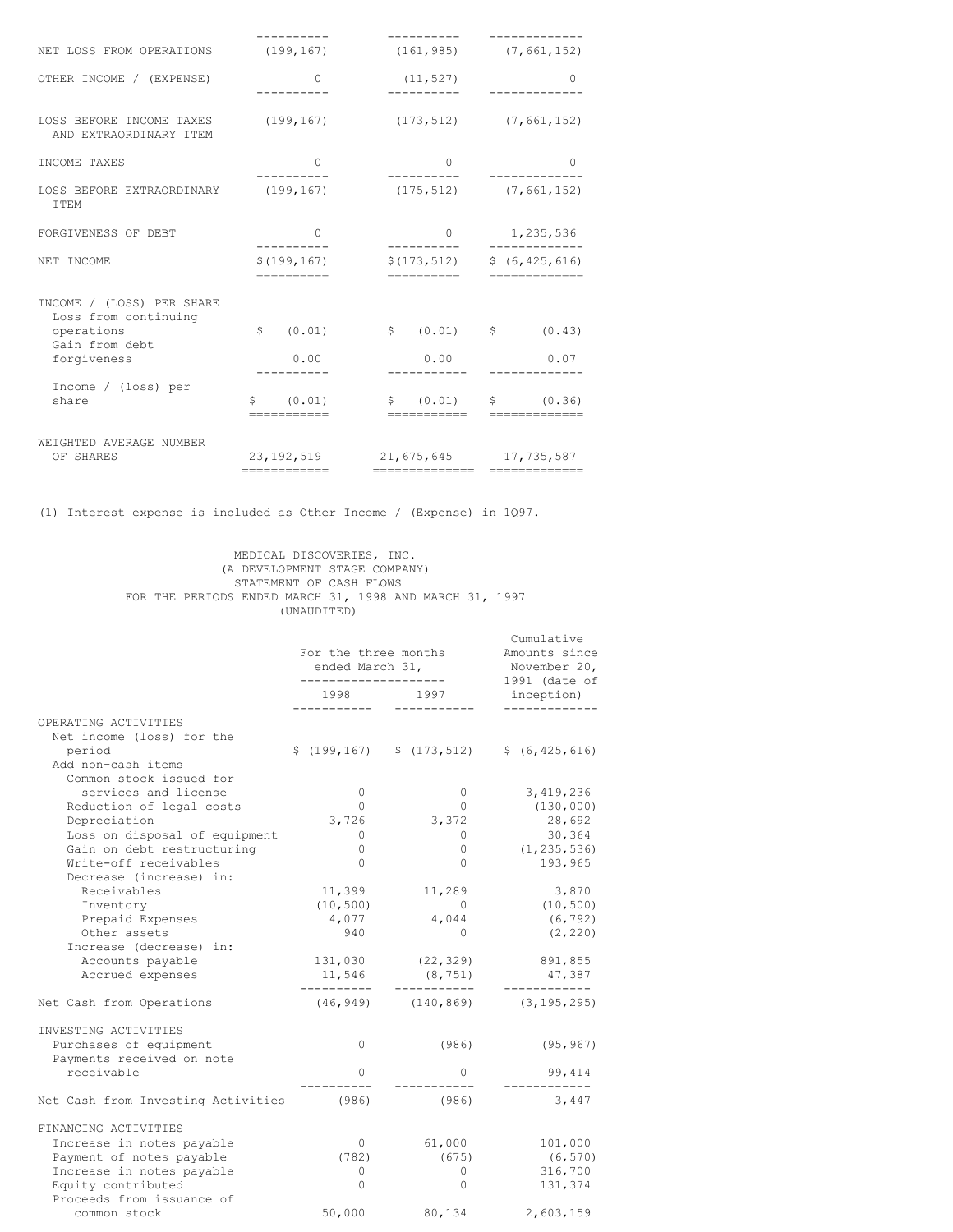| Net Cash from Financing<br>Activities |   | 49,218 |  | 140,459  |    | 3, 145, 663 |
|---------------------------------------|---|--------|--|----------|----|-------------|
| NET INCREASE / (DECREASE) IN CASH     |   | 2.269  |  | (1, 396) |    | 764         |
| CASH, BEGINNING PERIOD                |   | 764    |  | 25,307   |    |             |
| CASH ENDING PERIOD                    | S | 3,033  |  | \$23,911 | \$ | 764         |
|                                       |   |        |  |          |    |             |

MEDICAL DISCOVERIES, INC.

### NOTES TO FINANCIAL STATEMENTS March 31, 1998

# NOTES TO UNAUDITED FINANCIAL STATEMENTS

The unaudited financial statements include the accounts of Medical Discoveries, Inc. and include all adjustments which are, in the opinion of management, necessary to present fairly the financial position as of March 31, 1998 and the results of operations and changes in financial position for the three-month period ended March 31, 1998. The results of operations for the three months ended March 31, 1998 are not necessarily indicative of the results to be expected for the entire year.

ITEM 2. MANAGEMENT'S DISCUSSION AND ANALYSIS OR PLAN OF OPERATION.

The Company is in the process of establishing a "consumer products" division (MDI Healthcare Systems) as part of its strategy of developing certain aspects of its core technologies for commercialization. MDI recorded its first revenues from its consumer products division for the period from April 1, 1998 to May 15, 1998. MDI reduced its year-to-date general and administrative expense to \$112,923 from \$161,684 in 1Q1998 compared to 1Q1997 by increased efficiencies in its operations. Funding for on-going operations is discussed in the "Additional Funding is Required" section below.

DEVELOPMENT OF NEW/IMPROVED TECHNOLOGY. During the last quarter, the Company has continued to focus its research and development activities to further enhancing its core technologies. Chief among these efforts (which are in the process of patent applications) is the capability of developing a new generation of consumer products utilizing its "electrolyzed saline waters". These variations of the Company's patented core technologies, and resultant commercially viable products, better enable the Company to aggressively pursue new markets outside of its traditional "pharmaceutical research and development operations" with a wide variety of applications. Included among these new target markets are applications in the newly evolving skin care "cosmeceutical" industry, home water purification, and "bottled waters".

These new markets represent significant revenue generating opportunities for the Company in the near term, and the Company is presently developing the appropriate infrastructure to aggressively pursue these markets.

The Company remains committed to the pursuit of establishing MDI-P as an effective liquid chemical sterilant for the sterilization of surgical instruments, and developing MDI-P as an effective anti-bacterial, anti-viral and anti-fungal pharmaceutical.

PLANS TO FORM A NEW CONSUMER PRODUCTS DIVISION. MDI is in the final stages of establislihig a new operating division focused on the commercialization of products targeted at the health and wellness, cosmetic, home water purification systems and "bottled waters" markets. The products to be marketed by this new division will be a combination of proprietary products internally developed as well as unique products sourced from strategic partners located in the United States and certain international markets.

STRATEGIC ALLIANCE. MDI has initiated discussions with a privately held company specializing in the research, development, and commercialization of proprietary products in the health care industry. It is anticipated that these discussions will conclude in the establishment of "joint venture" health care company focused on the identification, exploration, validation, development and commercialization of new innovative solutions to existing and newly emerging health care problems and opportunities.

MANAGENIENT AND SCIENTIFIC BOARD ADDITIONS. William J. Novick, Jr., Ph.D., Chief Technical Officer was promoted to the position of Vice President, and will serve as an Officer of the Corporation.

Osao Sumita, Ph.D., has joined the Company as Sr. Director, Engineering and Technology Development. Dr. Sumita has spent nearly 20 years in research and development in the field of electrolysis and related technologies. Since 1992 he has been president and founder of Coherent Technologies (Tokyo, Japan) a research and development firm specializing in the development of proprietary electrolysis technology systems. Dr. Sumita received his Doctorate from the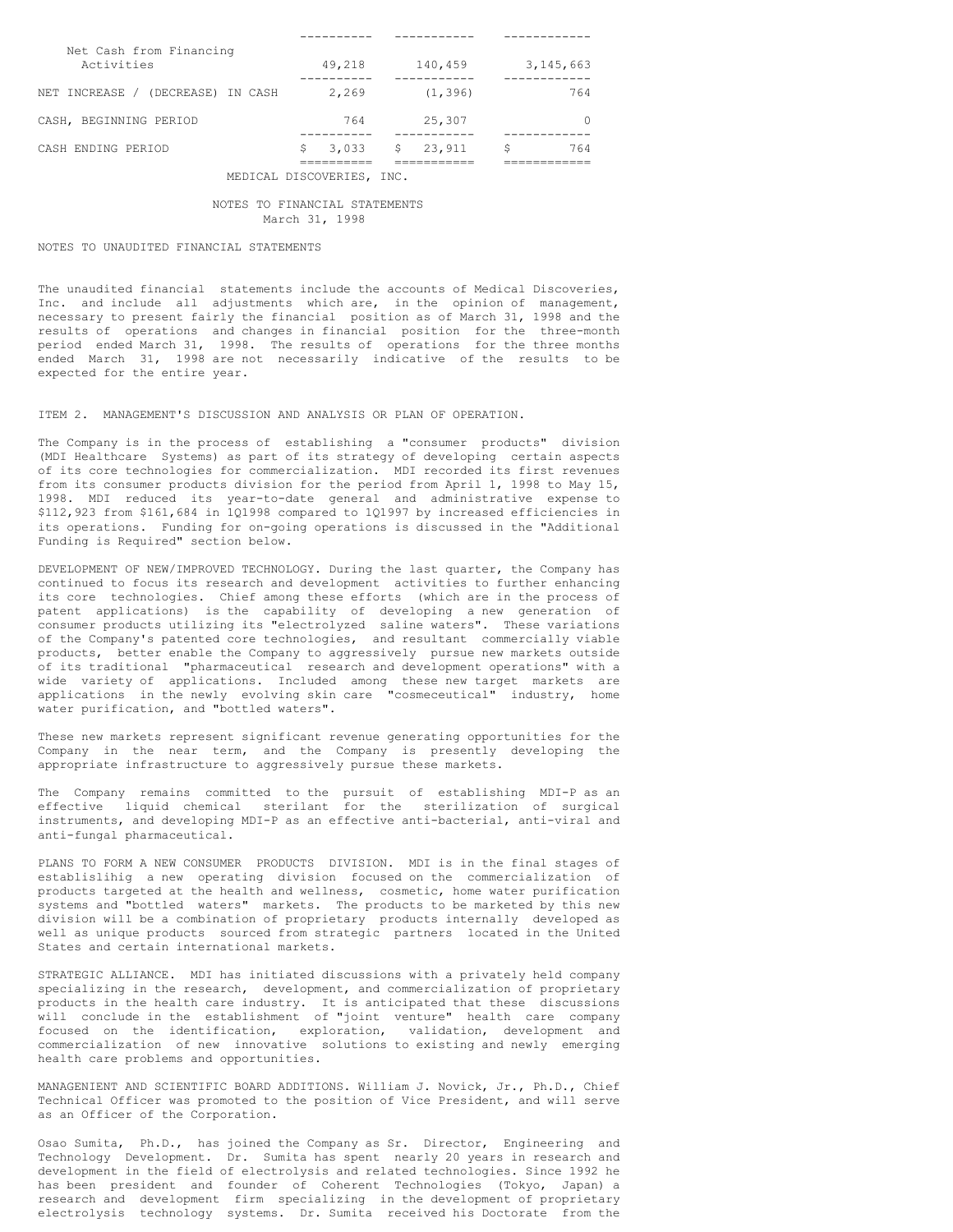Tokyo Institute of Technology, Tokyo, Japan, and is the holder of several patents in the field of electrolysis. In this newly created position, Dr. Sumita will be responsible for technology development and related research activities.

Mr. Neal G. Ofiesh has recently joined the company as National Sales Director, Consumer Products. Mr. Ofiesh has been actively engaged in the sales, distribution and management of sales activities for a number of companies in the field of water purification systems, cosmetics and related consumer products. In this newly created position, Mr. Ofiesh will provide the Company with proven expertise in establishing a national distribution network for the Company's consumer products. Prior to joining the Company, Mr. Ofiesh was affiliated with the MeLaLeuca, Natural World and NSA corporations.

PATENT ACTIVITY. The Company was notified by the US Patent Office that another patent for its MDI-P technology was issued. The patent number is titled "Electrically Hydrolyzed Salines as Microbicides" and is for a microbiocidal solution for in vivo and in vitro treatment of microbial infections. This brings to six the current number of patents issued for the Company's core technologies. Additionally, the Company received notice of allowance of another patent from the US Patent Office for the use of MDI-P "Electrically Hydrolyzed Salines as Microbicides".

JAPANESE MARKET OPPORTUNITIES AND ANALYSIS. MDI is continuing discussions regarding licensing and other business development relationships with several Japanese companies. There is strong interest in the medical pharmaceutical market applications of the Company's proprietary compound, MDT-P. MDI is actively discussing potential alliances with several Japanese companies to jointly collaborate in this area using the Company's patented technologies and drawing on its experience in the medical area with its Scientific Advisory Board.

In December of 1997, MDI was invited to present an update of its research activities at the annual Functional Water Society Foundation in Tokyo, Japan. Dr. Novick, the Company's Chief Technical Officer, presented the results of the research work of Aldonna Baltch, MD and her colleagues at the Stratton VA Medical Center, Albany, New York. Dr. Baltch's in-vitro research activities have confirmed the effectiveness of MDI-P as an efficient anti-fungal compound through the complete destruction of the fungus Candida Albicans.

ADDITIONAL FUNDING IS REQUIRED. MDI needs to raise additional capital to fund its FDA and international regulatory approvals process. Additionally, each of the research and testing programs in progress continues to show promise and generate valuable scientific data, and therefore, requires appropriate levels of funding. Management intends to raise substantial additional funds in private stock offerings in the near future in order to meet its near-term funding requirements with a special emphasis in Japan. In the future, management anticipates the need to raise substantial additional funds in public stock offerings as well. As additional funds are raised, the Company intends to commence paying salaries to its officers. The Company also intends at that time to hire additional technical and administrative personnel. The bulk of any additional funding will likely be spent on continued research, testing, and patent protection with respect to MDI-P.

FUNDING. In January 1998, the Company raied \$50,000 in exchage for 270,270 shares of common stock at \$0.1875 per share and warrants to purchase 540,540 shares of stock at \$1.00 per share.

#### PART II OTHER INFORMATION

ITEM 1. LEGAL PROCEEDINGS

The Company is not currently involved in any litigation and there has been no change in any with regard to any potential legal dispute since the filing of the Company's 10KSB for the year ended December 31, 1997.

ITEM 2. CHANGES IN SECURITIES

N/A

ITEM 3. DEFAULTS UPON SENIOR SECURITIES

N/A

ITEM 4. SUBMISSION OF MATTERS TO A VOTE OF SECURITY HOLDERS

N/A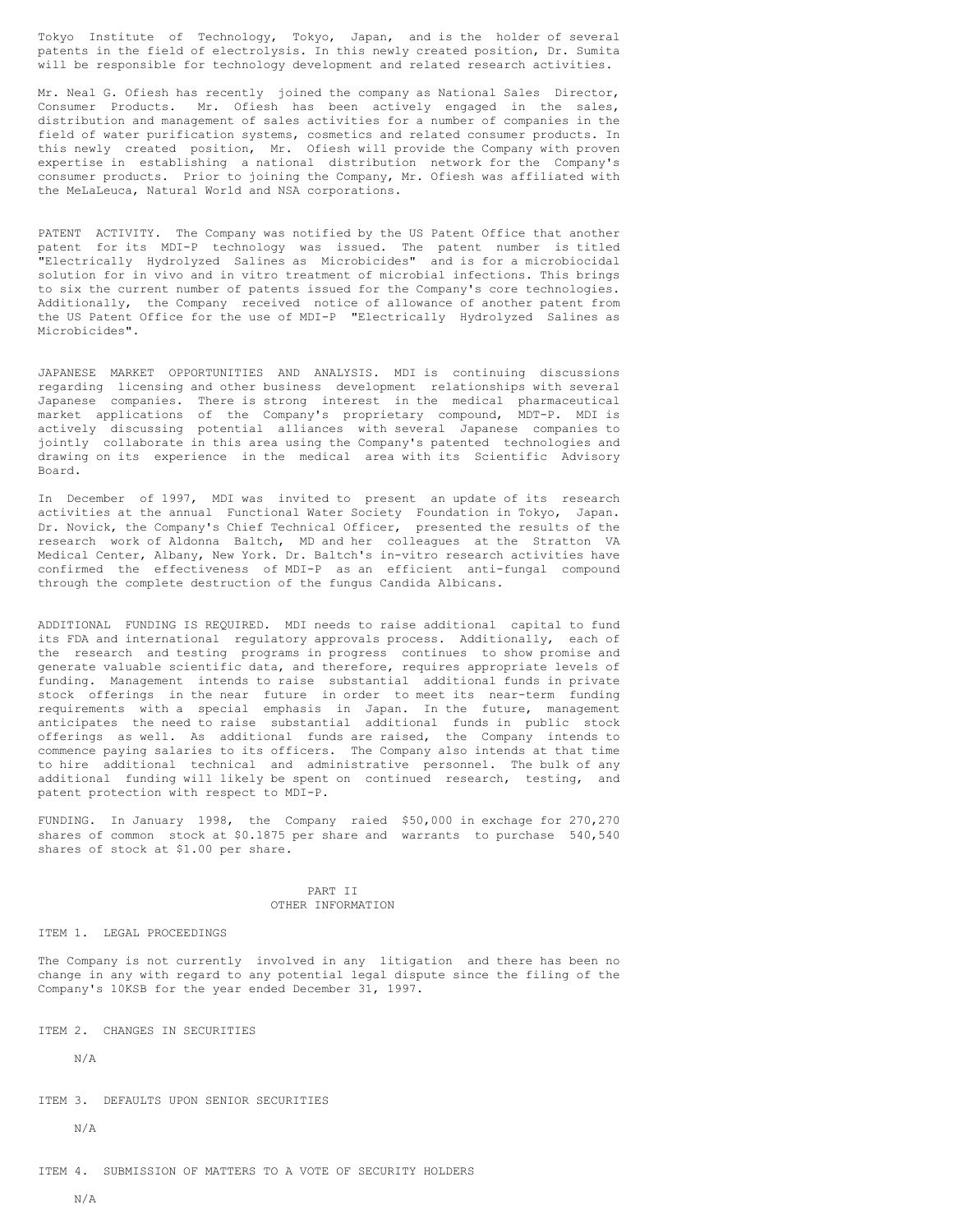ITEM 5. OTHER INFORMATION

N/A

ITEM 6. EXHIBITS AND REPORTS ON FORM 8-K

(a) Exhibits required by Item 601 of Regulation S-B.

The following are exhibits to this Form 10-QSB.

```
EXHIBIT NUMBER DESCRIPTION<br>- -------------- -----------
- -------------- -----------
```
27 Financial Data Schedule.

(b) Reports on Form 8-K

N/A SIGNATURES

In accordance with the requirements of the Exchange Act, the registrant caused this report to be signed on its behalf by the undersigned, thereunto duly authorized.

MEDICAL DISCOVERIES, INC.

Date: May 15, 1998 /s/ Lee F. Kulas

--------------------------- President and Chief Executive Officer